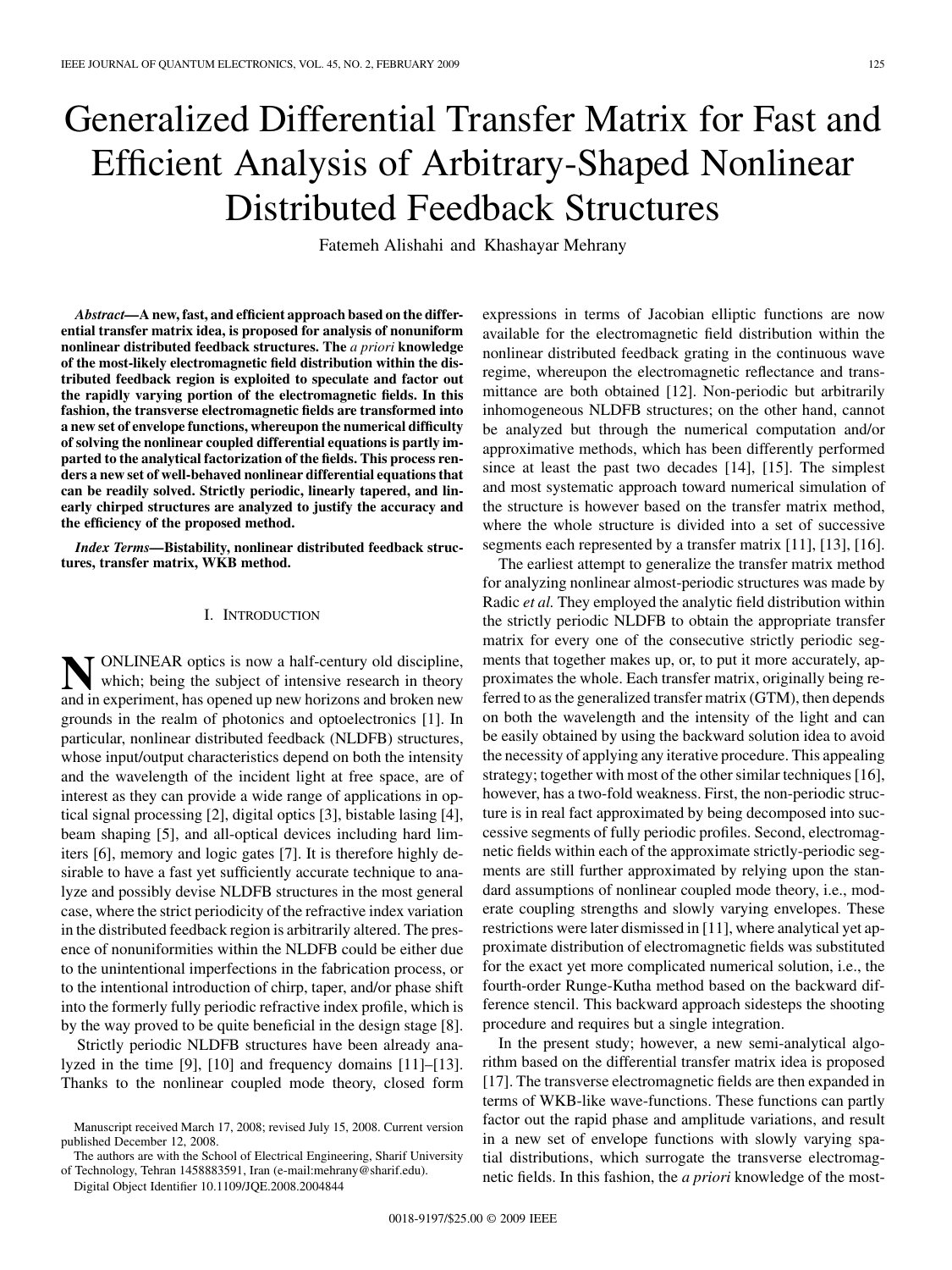

Fig. 1. Schematic of the considered NLDFB with arbitrary refractive index profile  $n_L(z)$ .

likely electromagnetic field distribution is exploited to heuristically factor out the numerically troublesome variations. This strategy results in a more appropriate formulation, which can relieve the numerical burden of solving the Maxwell's equations, particularly in the case of strongly nonlinearity.

The structure of this paper is as follows. In Section II, the basic formulation of the proposed technique is presented. In Section III, some plausible sets of functions are proposed to factorize the rapidly varying portion of the electromagnetic fields. In Section IV, different numerical examples are presented. Finally, conclusions are made in Section V.

### II. FORMULATION

The schematic of the structure to be analyzed is shown in Fig. 1, where a non-magnetic one-dimensional longitudinally nonuniform NLDFB structure of thickness  $L$  (region 2) is sandwiched between two linear dielectric regions of refractive index  $n_0$  (regions 1, and 3). It is assumed that the structure is uniform in the transverse  $x$  and  $y$  directions, and is illuminated by a normal incident plane wave with angular frequency  $\omega$ .

The incident electric field phasor is polarized in the  $y$  direction and can be written as

$$
\vec{E}_i = \hat{y} E_{i0} \exp(-j(k_0 z - \phi_i))
$$
 (1)

where  $k_0 = \omega(\epsilon_0 \mu_0)^{0.5}$  denotes the free space wavenumber,  $E_{i0}$  is the amplitude, and  $\phi_i$  stands for the complex phase of the incident wave.

Similarly, the reflected and transmitted waves can be respectively expressed as

$$
\vec{E}_r = \hat{y} E_{r0} \exp(-j(k_0 z - \phi_r))
$$
 (2)

for  $z < 0$  in region 1, and

$$
\vec{E}_t = \hat{y} E_{t0} \exp(-j(k_0 z - \phi_t))
$$
\n(3)

for  $z > L$  in region 3.

Along the same lines,  $E_{r0}$ ,  $E_{t0}$ ,  $\phi_r$ , and  $\phi_t$ , represent the reflected amplitude, the transmitted amplitude, the reflected phase, and the transmitted phase, respectively. Here, the incident phase  $\phi_i = 0$  is taken as the reference value to determine the yet unknown  $\phi_r$  and  $\phi_t$ .

The intensity dependent refractive index profile in the Kerrtype nonlinear region, on the other hand, can be written down as

$$
\varepsilon(z, |E_{2y}(z)|) = \varepsilon_0 \left[ \varepsilon_{rL}(z) + n_0 n^{(2)} |E_{2y}(z)|^2 \right] \tag{4}
$$

where  $n^{(2)}$  is the effective nonlinear Kerr index,  $E_{2y}(z)$  denotes the transverse electric field in the region, and  $\epsilon_{r}$   $(z) = n<sub>t</sub><sup>2</sup>(z)$ represents the longitudinally nonuniform linear relative permittivity profile, which is here assumed to be an arbitrary function of  $z$ .

The transverse electromagnetic fields within the distributed feedback region, i.e.,  $E_{2y}(z)$  and  $H_{2x}(z)$ , are then subjected to the Maxwell's equations

$$
\frac{d}{dz} \begin{bmatrix} E_{2y} \\ H_{2x} \end{bmatrix} = \mathbf{W}(z) \begin{bmatrix} E_{2y} \\ H_{2x} \end{bmatrix}
$$
\n(5a)

$$
\mathbf{W}(z) = \begin{bmatrix} 0 & j\omega\mu_0 \\ j\omega\varepsilon_0\varepsilon & 0 \end{bmatrix}.
$$
 (5b)

These transverse electromagnetic fields are however rapidly varying functions and should be obtained through meticulous numerical integration, e.g., fourth order Runge-Kuta method. Here, we substitute the transverse electromagnetic fields for a new set of unknown functions,  $A^+(z)$  and  $A^-(z)$ , where the rapidly varying portion of the fields,  $f^+(z)$  and  $f^-(z)$ , are factored out

$$
\begin{bmatrix} E_{2y} \\ H_{2x} \end{bmatrix} = \mathbf{S}(z) \begin{bmatrix} A^{+}(z) \\ A^{-}(z) \end{bmatrix}
$$
 (6a)

$$
\mathbf{S}(z) = \begin{bmatrix} f^+(z) & f^-(z) \\ \frac{1}{j\omega\mu_0} \frac{df^+(z)}{dz} & \frac{1}{j\omega\mu_0} \frac{df^-(z)}{dz} \end{bmatrix} . \tag{6b}
$$

The most appropriate choice of  $f^+(z)$  and  $f^-(z)$  factor functions; which should be made by exploiting the *a priori* knowledge of the most plausible field distribution, is discussed in Section III. Once this choice is duly made; however, the  $S(z)$ matrix is determined and can be employed to transform the Maxwell's equations into a new set of coupled ordinary differential equations, where

$$
\frac{d}{dz} \begin{bmatrix} A^+ \\ A^- \end{bmatrix} = \mathbf{T}(z) \begin{bmatrix} A^+(z) \\ A^-(z) \end{bmatrix}
$$
 (7a)

$$
\mathbf{T}(z) = \mathbf{S}^{-1} \mathbf{W} \mathbf{S} - \mathbf{S}^{-1} \frac{d\mathbf{S}}{dz}.
$$
 (7b)

In this fashion, a considerable part of the difficulty in numerically finding the rapidly varying transverse electromagnetic fields in (5a) and (5b) is imparted to the procedure of making the fitting choice of  $f^+(z)$  and  $f^-(z)$  factors, which can render the new set of unknown functions  $A^+(z)$  and  $A^-(z)$  into an easily obtainable set of slowly varying functions. This is numerically demonstrated in Section IV, where a couple of study cases are presented. It should be however noticed that no specific approximation is to be made in following the proposed approach as even an ill-suited choice of,  $f^+(z)$  and  $f^-(z)$  factors does not introduce any external error but further confounds the numerical integration. This is in contrast to the case of most of the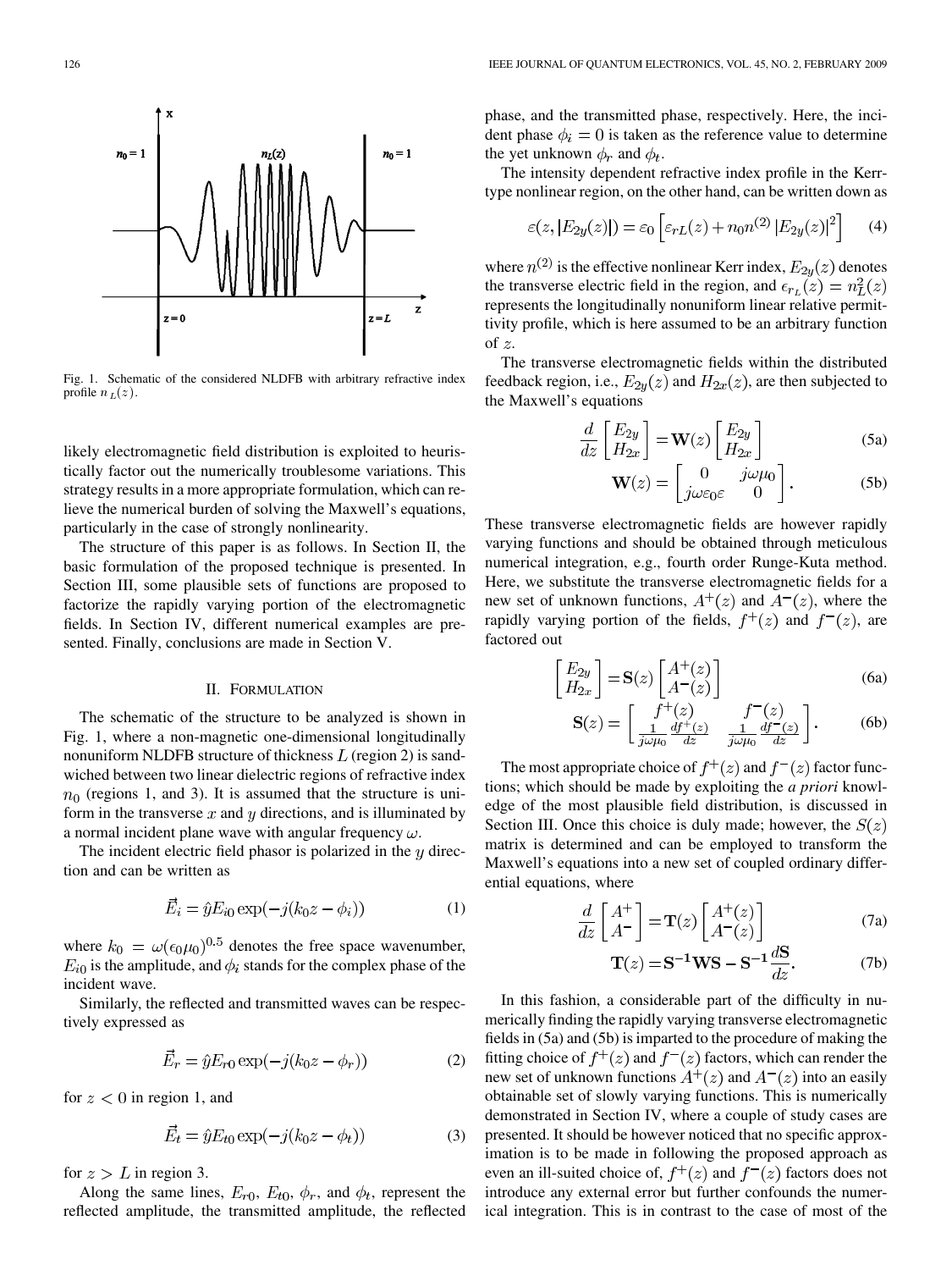other techniques, which are usually based on the standard nonlinear coupled mode theory and substantially employ the slowly varying envelope approximation.

As already mentioned, the backward approach in solving the nonlinear boundary value problem is adopted to avoid the necessity of multiple integrations. The  $A^{+}(z)$  and  $A^{-}(z)$  functions can be easily written as

$$
\begin{bmatrix} A^+(L) \\ A^-(L) \end{bmatrix} = \mathbf{S}^{-1}(L) \begin{bmatrix} E_{2y}(L) \\ H_{2x}(L) \end{bmatrix}.
$$
 (8)

The transverse electromagnetic fields at  $z = L$  then represent the transmitted wave in region 3

$$
E_{2y}(L) = E_{t0} \tag{9}
$$

$$
H_{2x}(L) = \frac{-\beta_t}{\omega \mu_0} E_{t0}.
$$
 (10)

Once the amplitude of the transmitted wave, i.e.,  $E_{t0}$ , is set, the backward approach can be employed to solve the propagation equations, find the electromagnetic field distribution for  $0 <$  $z < L$ , and dodge the otherwise necessary iterative procedure [18]. Applying the boundary conditions at  $z = 0$  then results in

$$
E_{2y}(0) = E_{i0} \exp(-j\phi_t) + E_{r0} \exp(j(-\phi_t + \phi_r))
$$
 (11)  
\n
$$
H_{2x}(0) = -\frac{\beta_i}{\omega\mu_0} E_{i0} \exp(-j\phi_t)
$$
\n
$$
+\frac{\beta_r}{\omega\mu_0} E_{r0} \exp(j(-\phi_t + \phi_r)).
$$
 (12)

where upon the overall reflectance and transmittance can both be obtained

$$
|R|^2 = \left|\frac{E_{r0}}{E_{i0}}\right|^2\tag{13}
$$

$$
|T|^2 = \left|\frac{E_{t0}}{E_{i0}}\right|^2.
$$
 (14)

# III. PLAUSIBLE FACTOR FUNCTIONS

In this section, three different sets of  $f^+(z)$  and  $f^-(z)$ factors are introduced to factorize the rapidly varying part of the transverse electromagnetic fields. These factor functions are plausibly based on the physical intuition of how electromagnetic waves propagate in the distributed feedback region. First, the static field approximation [19] is employed to anticipate the phase variation of the propagating fields within the distributed feedback region. The  $f^+(z)$  and  $f^-(z)$  functions are then respectively representing forward and backward propagating waves in the effective medium approximation of the original inhomogeneous structure. Second, linear WKB wave-functions are propounded to reasonably speculate and factorize the most rapid phase and amplitude variations of the transverse electromagnetic fields. Third, the WKB-based forward and backward propagating factors are substituted for quadrature phase standing waves, which practically show a similar performance.

Although each set of the abovementioned factor functions is originally based on a specific physical approximation, the resultant system of differential equations is mathematically equivalent to the system of Maxwell's equations. In other words, the inaccuracies of  $f^+(z)$  and  $f^-(z)$  factor functions are imparted to the slowly varying and easily obtainable  $A^+(z)$  and  $A^-(z)$ functions.

## *A. Static Field Factorization*

In accordance with the zeroth order linear effective medium theory, i.e., static field approximation [22], an inhomogeneous structure whose refractive index profile has subwavelength nonuniformities can be effectively substituted for a homogeneous medium whose uniform permittivity profile is the spatial average of that of the original inhomogeneous structure. Therefore, at least in case the wavelength of light is larger than the bandwidth of the wavevector spectrum of the modulated refractive index profile of the DFB structure [20], the following functions can correctly represent the phase variation of the transverse electromagnetic fields

$$
f^+(z) = \exp(-jk_0 n_{av} z) \tag{15a}
$$

$$
f^-(z) = \exp(jk_0 n_{av} z) \tag{15b}
$$

where  $k_0 = \omega \sqrt{\mu_0 \varepsilon_0}$  and

$$
n_{av}^2 = \frac{1}{L} \int_0^L n_L^2(z) dz.
$$
 (16)

This set of factor functions is quite simple and does not impose any analytical burden in calculation of the  $T(z)$  matrix; yet, it does not result in a significant simplification of the numerical computation particularly if the wavevector spectrum has *a rich* harmonic content.

## *B. WKB Factorization*

Insofar as the  $f^+(z)$  and  $f^-(z)$  factor functions are to *a priori* estimate the electromagnetic behavior in inhomogeneous media, the WKB wave-functions counts among the most reasonable candidates to analytically approximate the electromagnetic fields [21]. Therefore, the following set of factor functions can be proposed:

$$
f^+(z) = \frac{1}{\sqrt{k_0 n_L(z)}} \exp\left(-j \int_0^z k_0 n_L(z') dz'\right) (17a)
$$

$$
f^-(z) = \frac{1}{\sqrt{k_0 n_L(z)}} \exp\left(j \int_0^z k_0 n_L(z') dz'\right) (17b)
$$

which recasts the transverse electromagnetic fields as nonuniform plane waves with phase fronts which are properly shaped.

Invocation of the abovementioned WKB approximation is already proved to be numerically effective whenever linear but inhomogeneous structures are to be analyzed [22]. It is then expected to be useful in working out the nonlinear wave propagation within the NLDFB structure, where the nonlinear effect is by and large a weak perturbation that cannot significantly contribute in the rapid variation of the electromagnetic fields [23]. Consequently, the proposed set of factor functions is quite effective if its corresponding  $T(z)$  matrix is to be numerically integrated in place of the original  $S(z)$  matrix whose difficulty of integration is partly projected to the derivation of the  $T(z)$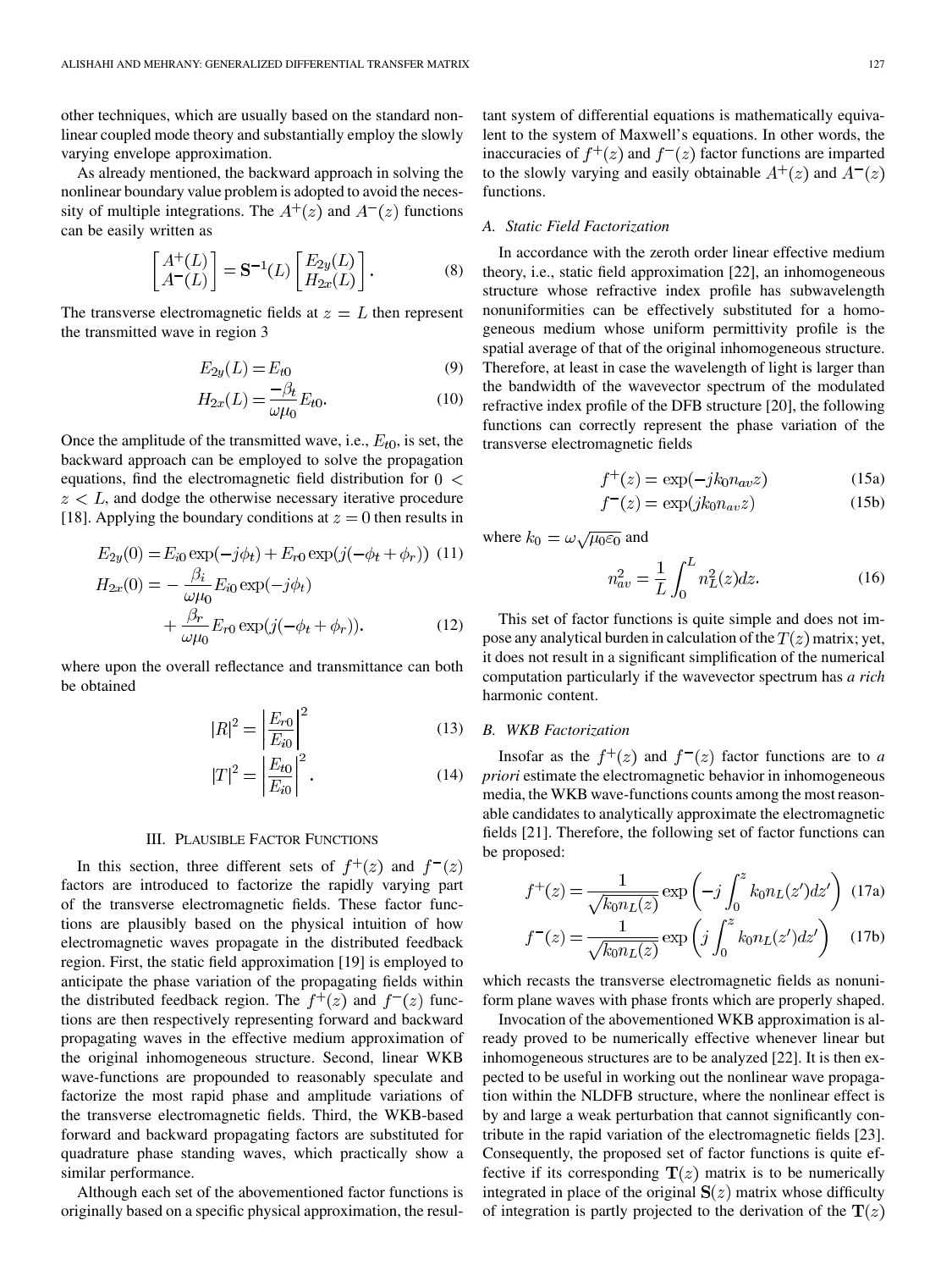matrix. This approach however incurs an analytical burden particularly if complicated refractive index profiles are involved.

#### *C. Standing Wave Factorization*

In both of the abovementioned methods, different forms of forward and backward propagating waves are proposed to anticipate the rapid variation of electromagnetic fields. It is however possible to employ quadrature phase standing waves, i.e., superposition of forward and backward propagating waves, to factorize the rapidly varying portion of the waveforms

$$
f^+(z) = \frac{1}{\sqrt{k_0 n_L(z)}} \cos\left(\int_0^z k_0 n_L(z') dz'\right) \quad (18a)
$$

$$
f^-(z) = \frac{1}{\sqrt{k_0 n_L(z)}} \sin\left(\int_0^z k_0 n_L(z')dz'\right). \quad (18b)
$$

Although it seems to be equivalent to the previously proposed WKB factorization, the numerical integration of its corresponding  $T(z)$  matrix may exhibit a different performance. This difference is due to the nonlinearity of the equations, which in most cases, however, is not strong enough to cause a considerable change in the performance of either of the last two factorization techniques.

#### IV. NUMERICAL EXAMPLES

In this section, we consider a general NLDFB structure with a uniform effective Kerr index  $n^{(2)}$ , and the following linear refractive index profile

$$
n_L(z) = n_0 + n_1(z) \cos(2\beta_B z). \tag{19}
$$

The intensity of light is also normalized to the so called critical intensity  $|E_C|^2 = n_0 \lambda_0 / (0.75 \pi n^{(2)} L)$  [11].

As the first numerical example, a perfectly sinusoidal NLDFB structure operating at the free space wavelength  $\lambda_0$  is considered. The constitutive parameters in accordance with Fig. 1, and (19), are:  $L = 100\lambda$ ,  $n_0 = 1$ ,  $\beta_B(z) = \beta_{B0} = 2\pi/\lambda_{B0}$ , and  $n_1(z) = 2n_0\kappa_0/\beta_0$ , where  $\Lambda = \lambda_0/2$  denotes the fundamental grating period and  $\kappa_0 L = 2.5$  is the average coupling strength within the distributed feedback region. The intensity dependent transmittivity of this structure at the normalized input intensity of  $I_0 = 1.13$  has two stable values, viz.  $T_1$ , and  $T_2$ , which can be calculated by using either the here proposed WKB factorization technique, or the recently reported method of Yang *et al.*. [11], where the Maxwell's equations are directly solved to find the transverse electromagnetic field distribution. Either of the alternatives; however, results in a corresponding set of nonlinear coupled ordinary differential equations, which cannot but numerically be solved. Here, the fast yet erroneous second order Runge–Kutta method, hereafter denoted as RK2, and the slow yet accurate fourth order Runge–Kutta method, hereafter denoted as RK4, are both employed to see which of the aforementioned alternatives can yield the better behaved set of equations that can be accurately solved by using the simpler RK2 algorithm. The obtained results are tabulated in Table I,

TABLE I TRANSMITIVITY OF PERFECTLY SINUSOIDAL NLDFB STRUCTURES COMPUTED BY USING DIFFERENT METHODS

|                | Yang's<br>Method [11]<br>(RK2) | WKB<br>factorization<br>(RK2) | Yang's<br>Method <sup>[11]</sup><br>(RK4) | WKB<br>factorization<br>(RK4) |
|----------------|--------------------------------|-------------------------------|-------------------------------------------|-------------------------------|
| $\mathbf{T}_1$ | not<br>applicable              | 0.035                         | 0.036                                     | 0.035                         |
| $T_{2}$        | not<br>applicable              | 0.928                         | 0.927                                     | 0.927                         |

where the proposed WKB factorization technique is proved to be the superior choice. Whilst the RK2 algorithm is accurate enough to handle the set of well-behaved nonlinear coupled ordinary differential equations rendered by following the proposed WKB factorization approach, it cannot be used to solve the nonlinear Maxwell's equations directly. The obtained results clearly demonstrate that whenever the rapidly varying functions are factored out of the numerical computation, the accurate results can be found at a lower computational cost.

This point is further elucidated in Figs. 2–3, where the real and imaginary parts of the rapidly varying transverse electromagnetic fields and that of the slowly varying  $A^+(z)$  and  $A^-(z)$ functions are respectively plotted. The former, which is to be found in following the Yang *et al.* method [11], is hard to be numerically solved, but the latter, which is the here introduced envelope function, can be more readily obtained.

As another example, a linearly chirped NLDFB structure is considered. The values of the constitutive parameters, referenced to (19) and Fig. 1, read as:  $L = 100\lambda_0$ ,  $n_0 = 1$ ,  $\beta_{B0} = 2\pi/\lambda_0$ ,  $n_1(z) = 2n_0\kappa_0/\beta_0$ ,  $\kappa_0L = 2.5$ , and  $S = 2$ , where

$$
\beta_B(z) = \beta_{B0} + \frac{S(z - L)}{L^2}.
$$
 (20)

The linear chirp can be used to control the hysteresis width and the switching intensity of the NLDFB.

The transmittivity of the structure is here calculated by using both the proposed WKB factorization technique and the Yang *et al.* method [11]. The obtained results are depicted in Figs. 4–5, which show the transmittivity versus the normalized input intensity. In Fig. 4, the WKB factorization technique is followed and the resultant set of governing differential equations is solved by applying the RK2 algorithm with  $N = 1500$  intervals (dotted line), and the RK4 algorithm with  $N = 500$  (dashed line) and  $N = 1000$  intervals (solid line). In Fig. 5, the method of Yang *et al.*. is followed and the Maxwell's equations are directly solved by using the RK2 algorithm with  $N = 30000$  intervals (dotted line), and the RK4 algorithm with  $N = 3000$  (dashed line) and  $N = 1000$  intervals (solid line). A comparison of these figures shows that the proposed WKB factorization technique renders a better behaved set of equations, which can be solved at a lower computational cost. As already mentioned in Section III, applying the standing wave factorization in this example is as efficient as the WKB factorization technique, and does not make a conspicuous difference in the efficiency of the whole procedure.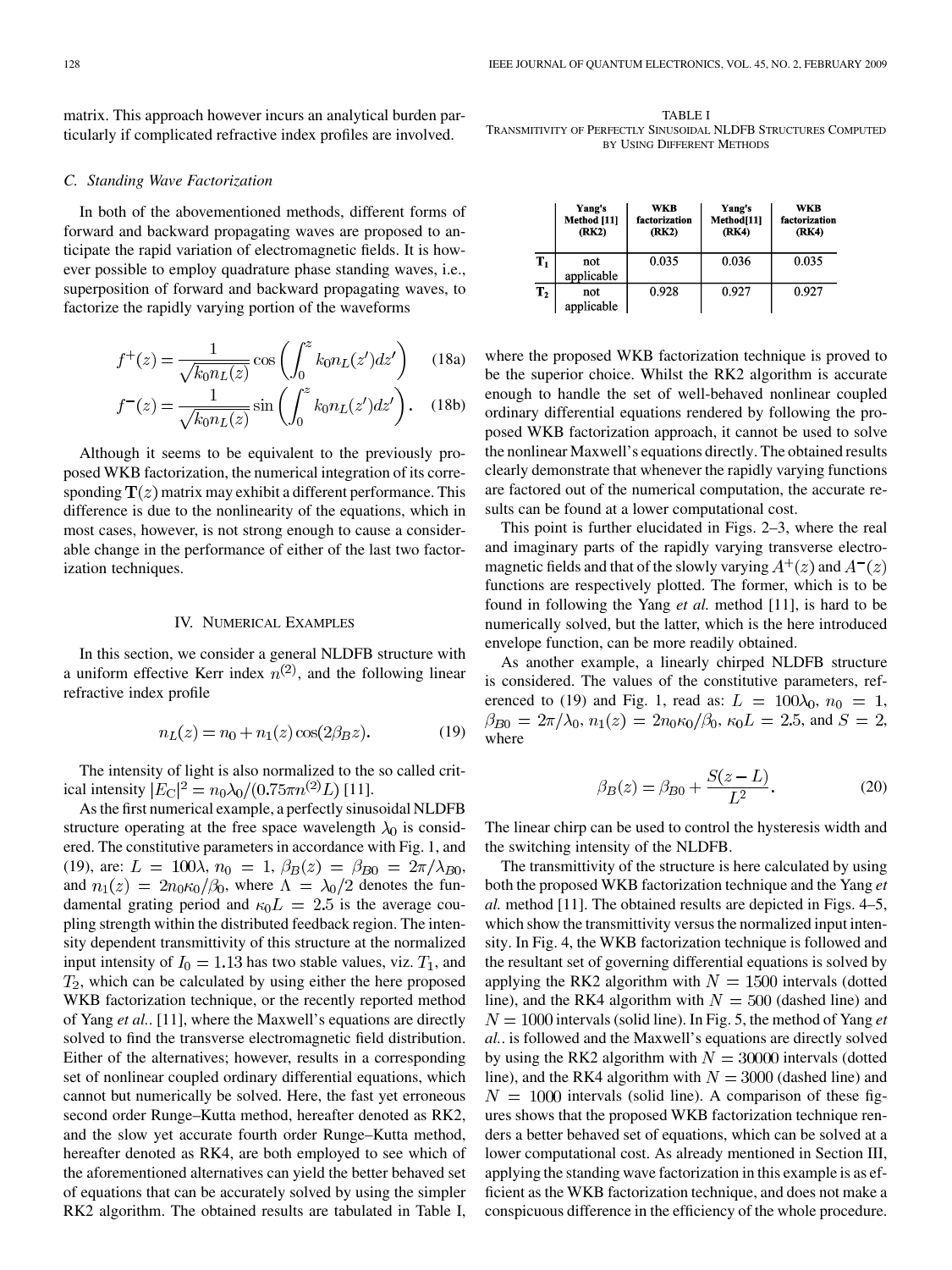

Fig. 2. (a) Real and imaginary parts of the normalized electric field versus the normalized coordinate in nonlinear region. (b) Real and imaginary parts of the normalized magnetic field versus the normalized coordinate in the nonlinear region.

The static field factorization; on the other hand, does not match either the WKB or the standing wave factorization approach.

Finally, a linearly tapered NLDFB is analyzed, where the following parameters are assumed:  $L = 10\lambda_0$ ,  $n_0 = 1$ ,  $\beta_B(z) =$  $\beta_{B0} = 2\pi/\lambda_0$ ,  $\kappa_0 L = 2.5$ , and

$$
\kappa(z) = \kappa_0 \left[ \frac{1 + \Delta \kappa \left( \frac{z - L}{2} \right)}{L} \right] = \frac{\beta_{B0} n_1(z)}{2n_0}.
$$
 (21)

Here,  $\kappa(z)$  denotes the linear coupling strength and  $\Delta \kappa = 1$ stands for the taper index. With these parameters, the transmittivity of the structure is once again calculated by using the proposed method with WKB factorization, and the direct approach of solving the Maxwell's equations [11]. Similarly, the linear taper of the abovementioned form can be used to adjust the hysteresis width and the transmission efficiency. Fig. 6 shows the transmittivity versus the normalized input intensity, where



Fig. 3. (a) Real (solid line) and imaginary (dashed line) parts of the normalized  $A^+(z)$ , i.e., forward envelop function versus normalized coordinate in nonlinear region. (b) Real (solid line) and imaginary (dashed line) parts of the normalized  $A^{-}(z)$ , i.e., backward envelop function versus the normalized coordinate in the nonlinear region.



Fig. 4. Transmittivity versus the normalized input intensity: RK2 with 1500 intervals (dotted line), RK4 with 1000 (solid line) and 500 intervals (dashed line) applied to the proposed WKB factorization technique.

the Adams–Bashforth–Moulton algorithm [24] (solid line), the Gear's method [25] (dashed line), and the implicit Runge–Kutta scheme [26] (dotted line) are employed to solve the proposed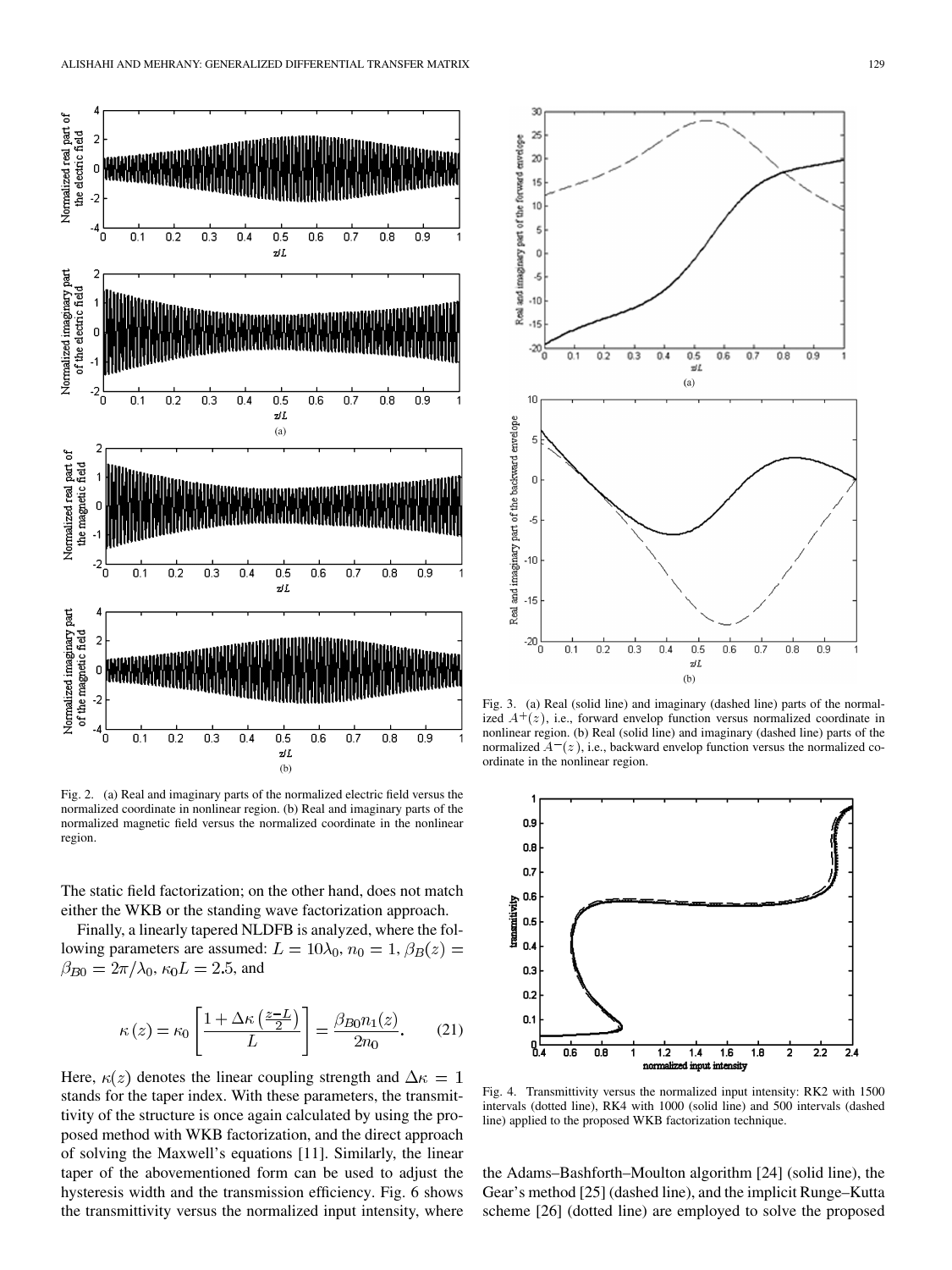Fig. 5. Transmittivity versus the normalized input intensity: RK2 with 30000 intervals (dotted line), RK4 with 1000 (solid line) and 3000 intervals (dashed line) directly applied to the Maxwell's equations [11].

 $1.4$ 

normalized input intensity

 $1.6$ 

1.8

2.2

 $1.2$ 

Fig. 6. Transmittivity versus the normalized input intensity: Adams–Bashforth–Moulton (solid line), Gear's method (dashed line) and Rosenbrock formula of order 2 (dotted line) applied to the proposed WKB factorization technique.

set of nonlinear coupled ordinary differential equations. Either of the abovementioned algorithms can be applied, as all the obtained results are in excellent agreement with each other. This is not true if the Maxwell's equations are to be solved directly. In Fig. 7, the transmittivity is plotted versus the normalized input intensity, where the nonlinear Maxwell's equations are directly solved by applying the Adams–Bashforth–Moulton algorithm [24] (solid line), the Gear's method [25] (dashed line), and the Rosenbrock formula of order 2 [26] (dotted line). Again, a comparison of these figures reveals that the proposed WKB factorization technique results in a better behaved set of equations, which can be readily solved by using any standard numerical approach.

Fig. 7. Transmittivity versus the normalized input intensity: Adams–Bashforth–Moulton (solid line), Gear's method (dashed line) and Rosenbrock formula of order 2 (dotted line) applied to the Maxwell's equations [11].

## V. CONCLUSION

A new and efficient matrix formulation for analysis of nonlinear wave propagation in NLDFB structures is presented. This method is based on the heuristic extraction of the rapidly varying factors of the transverse electromagnetic fields, which introduces a set of unknown envelope functions  $A^+(z)$  and  $A^-(z)$ . In this fashion, the nonlinear set of Maxwell's equations is transformed into a new set of well-behaved coupled differential equations whose solution is usually a slowly varying function that can be readily found. Although the proposed factorization technique is originally based on the fairly accurate techniques like the WKB approximation, neither the much-used coupled mode theory nor the slowly varying envelope approximation is directly applied. In this way, a new set of coupled differential equations, which is mathematically equivalent to the original system of Maxwell's equations, is rendered. Different numerical examples, including the uniformly periodic, the linearly tapered, and the linearly chirped NLDFB structures, are presented and the superiority of the proposed method is numerically demonstrated.

#### **REFERENCES**

- [1] R. W. Boyd*, Nonlinear Optics*, 2nd ed. New York: Academic, 2003.
- [2] L. Brzozowski and E. H. Sargent, "Optical signal processing using nonlinear distributed feedback structures," *IEEE J. Quantum Electron.*, vol. 36, no. 5, pp. 550–555, May 2000.
- [3] P. W. Smith and W. J. Tomlinson, "Bistable optical devices promise subpicosecon switching," *IEEE Spectrum*, vol. 18, pp. 26–31, 1981.
- D. N. Maywar and G. P. Agrawal, "Transfer-matrix analysis of optical bistability in DFB semiconductor laser amplifiers with nonuniform gratings," *J. Quantum Electron.*, vol. 33, no. 11, pp. 2029–2037, Nov. 1997.
- [5] X. Lu, Y. Bai, S. Li, and T. Chen, "Optical bistability and beam reshaping in nonlinear multilayered structures," *Opt. Commun.*, vol. 156, pp. 219–226, 1998.
- [6] L. Brzozowski and E. H. Sargent, "Nonlinear distributed-feedback structures as passive optical limiters," *J. Opt. Soc. Amer. B*, vol. 17, pp. 1360–1365, 2000.





0.9

 $0.8$ 

 $0.7$ 

0.6

 $0.5$ 

 $0.4$ 

0.3

 $0.2$ 

0.1

8.

0.6

0.8

transmitivity